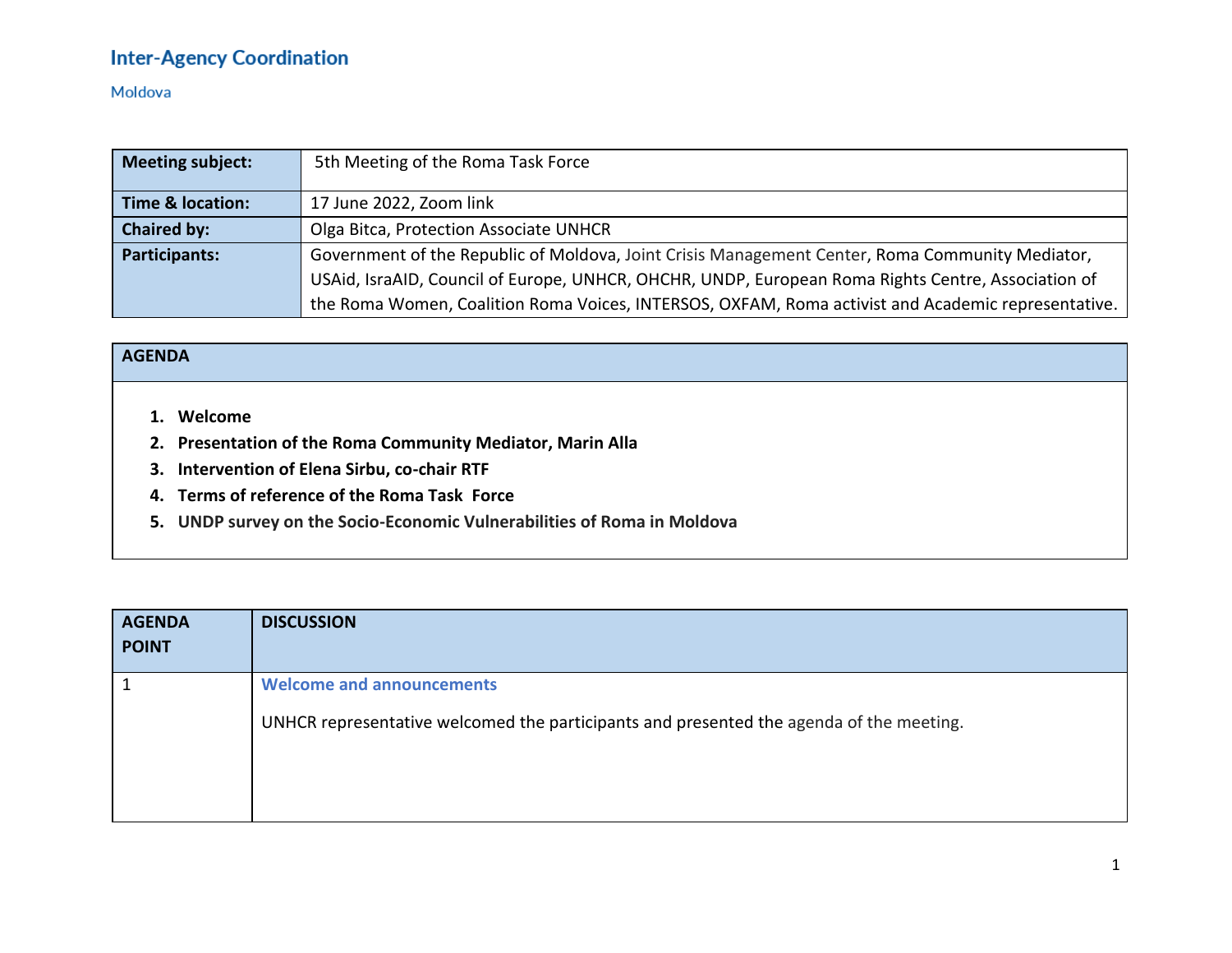#### Moldova

| $\overline{2}$ | <b>Presentation of the Roma Community Mediator, Marin Alla</b>                                                                                                                                                                                                                                                                                                                                                                                                                                                                                                                                                                                                                                                                                                                                                                                                                                                                                                                                                                                                                                                                                                                                                                                                                                                                                                                                                                                                                                                                                                             |  |  |  |  |
|----------------|----------------------------------------------------------------------------------------------------------------------------------------------------------------------------------------------------------------------------------------------------------------------------------------------------------------------------------------------------------------------------------------------------------------------------------------------------------------------------------------------------------------------------------------------------------------------------------------------------------------------------------------------------------------------------------------------------------------------------------------------------------------------------------------------------------------------------------------------------------------------------------------------------------------------------------------------------------------------------------------------------------------------------------------------------------------------------------------------------------------------------------------------------------------------------------------------------------------------------------------------------------------------------------------------------------------------------------------------------------------------------------------------------------------------------------------------------------------------------------------------------------------------------------------------------------------------------|--|--|--|--|
|                | The newly appointed Roma community Mediator informed that during the last 2 weeks he progressed in<br>collaboration with various stakeholders with the support of the Government through the Joint Crisis Management<br>Center and UNHCR, in his 7 main priorities, which are: management reorganization with a clear repartition of<br>responsibilities and liability among the 3 administrators of the RAC Testemiteanu 6, child safe space available and<br>number of actions of coordination and list of needs with the services providers and donor, medical cases,<br>registration and statistics of persons, especially based on a case, measures with the Ministry of Education, Health<br>and Labor and Social Protection on job seekers, Letter of information to managers of RACs and other measures<br>concerning discrimination of Roma in RACs, Mapping of the Roma refugees, Restart of the system of donation in<br>a more equitable manner. Since 22 June the safe Space for Children will be fully renovated, arranged and<br>operational.<br>He assured that various stakeholder are open and reactive to alleged Roma discrimination cases concerning<br>transportation and accommodation and thanked for the reporting of the cases. He further informed on his several<br>priorities of the middle term as: ensuring the respect of the accommodation regulation, integration measures for<br>Roma refugees which will remain in the country, evaluation and education of Roma children, quality of the food<br>and its adaptation to special needs. |  |  |  |  |
| $\overline{3}$ | 4 Updates from member organizations<br>$\bullet$<br>Elena Sirbu, the co-chair of the Roma Task Force summarized the impact of the Roma Task Force as a<br>positive one, especially concerning collaboration with several national and international organizations. She<br>thanked OXFAM for the provided humanitarian aid, such as hygiene kits and INTERSOS for the partnership<br>and planning of the activity. But some cases of discrimination in transportation and accommodation of<br>several Roma families were reported by her, several of them were already investigated.                                                                                                                                                                                                                                                                                                                                                                                                                                                                                                                                                                                                                                                                                                                                                                                                                                                                                                                                                                                        |  |  |  |  |
|                | Victoria Luca, Roma Awareness Foundation representative, presented their activities in the left bank of<br>river Dnestr in collaboration with NRC. Since 5 May 2022, 500 Roma refugees were consulted mainly in 4<br>locations: Ribnita, Tiraspol, Bender and Slobozia. Services provided were legal consultations on the                                                                                                                                                                                                                                                                                                                                                                                                                                                                                                                                                                                                                                                                                                                                                                                                                                                                                                                                                                                                                                                                                                                                                                                                                                                  |  |  |  |  |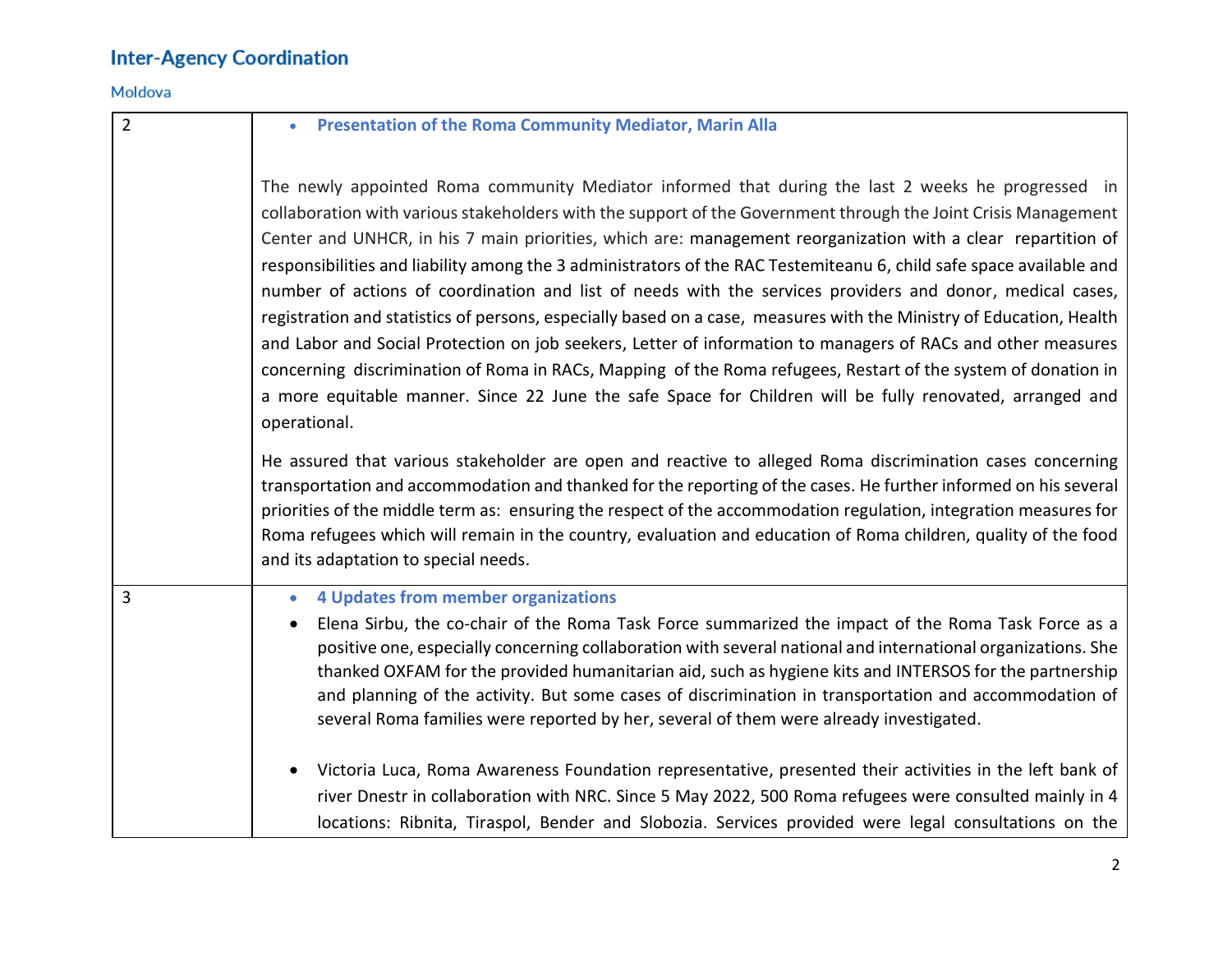### Moldova

|   | confirmation of the identity, expired documentation, lack of documentation and URSS documents in<br>collaboration with the local self-proclaimed authorities. She considers the vulnerability of Roma refugees<br>of the left bank as increased, mainly because of the illegal crossing of the left-bank border and<br>undocumentation, with limited access to services as a consequence. Some of the results of the<br>consultations indicate that 70 % of the overall consulted persons are partially documented, 30 % are<br>undocumented. From the undocumented number, 15 % of persons are citizens of the Republic of Moldova<br>and they require another procedures and solutions, but the main concern is the cost of the documentation<br>by the Public Service Agency.<br>Ion Bucur, the representative of the European Roma Rights Centre and National Roma Centre, informed<br>on a project of mapping of Roma refugees, as well as social and legal assistance.<br>INTERSOS representative informed on the activity of the Community mediator employed by INTERSOS, on<br>social and psychological available assistance, followed a discussion and Roma Task members agreed on a<br>repartition of the efforts and covering of the geographical area of the country, included the left bank<br>Dnestr. |  |
|---|---------------------------------------------------------------------------------------------------------------------------------------------------------------------------------------------------------------------------------------------------------------------------------------------------------------------------------------------------------------------------------------------------------------------------------------------------------------------------------------------------------------------------------------------------------------------------------------------------------------------------------------------------------------------------------------------------------------------------------------------------------------------------------------------------------------------------------------------------------------------------------------------------------------------------------------------------------------------------------------------------------------------------------------------------------------------------------------------------------------------------------------------------------------------------------------------------------------------------------------------------------------------------------------------------------------------|--|
| 4 | <b>Terms of reference of the Roma Task Force</b><br>$\bullet$                                                                                                                                                                                                                                                                                                                                                                                                                                                                                                                                                                                                                                                                                                                                                                                                                                                                                                                                                                                                                                                                                                                                                                                                                                                       |  |
|   |                                                                                                                                                                                                                                                                                                                                                                                                                                                                                                                                                                                                                                                                                                                                                                                                                                                                                                                                                                                                                                                                                                                                                                                                                                                                                                                     |  |
|   | UNHCR representative informed that the final version of the Terms of reference will be circulated and consulted                                                                                                                                                                                                                                                                                                                                                                                                                                                                                                                                                                                                                                                                                                                                                                                                                                                                                                                                                                                                                                                                                                                                                                                                     |  |
|   | on-line. Join Management Crises Centre representative asked for more time in order to return with inputs on the<br>Terms of reference. Members are kindly request to provide their inputs within the requested deadline.                                                                                                                                                                                                                                                                                                                                                                                                                                                                                                                                                                                                                                                                                                                                                                                                                                                                                                                                                                                                                                                                                            |  |
| 5 | UNDP survey on the Socio-Economic Vulnerabilities of Roma in Moldova<br>$\bullet$                                                                                                                                                                                                                                                                                                                                                                                                                                                                                                                                                                                                                                                                                                                                                                                                                                                                                                                                                                                                                                                                                                                                                                                                                                   |  |
|   | UNDP representative informed about un upcoming project and survey on the socio-economic<br>vulnerabilities of the Roma population in Moldova, Ukraine and Georgia. UNDP in the past already<br>conducted such surveys, but the aim of the project is to have updated information for an evidence-based                                                                                                                                                                                                                                                                                                                                                                                                                                                                                                                                                                                                                                                                                                                                                                                                                                                                                                                                                                                                              |  |